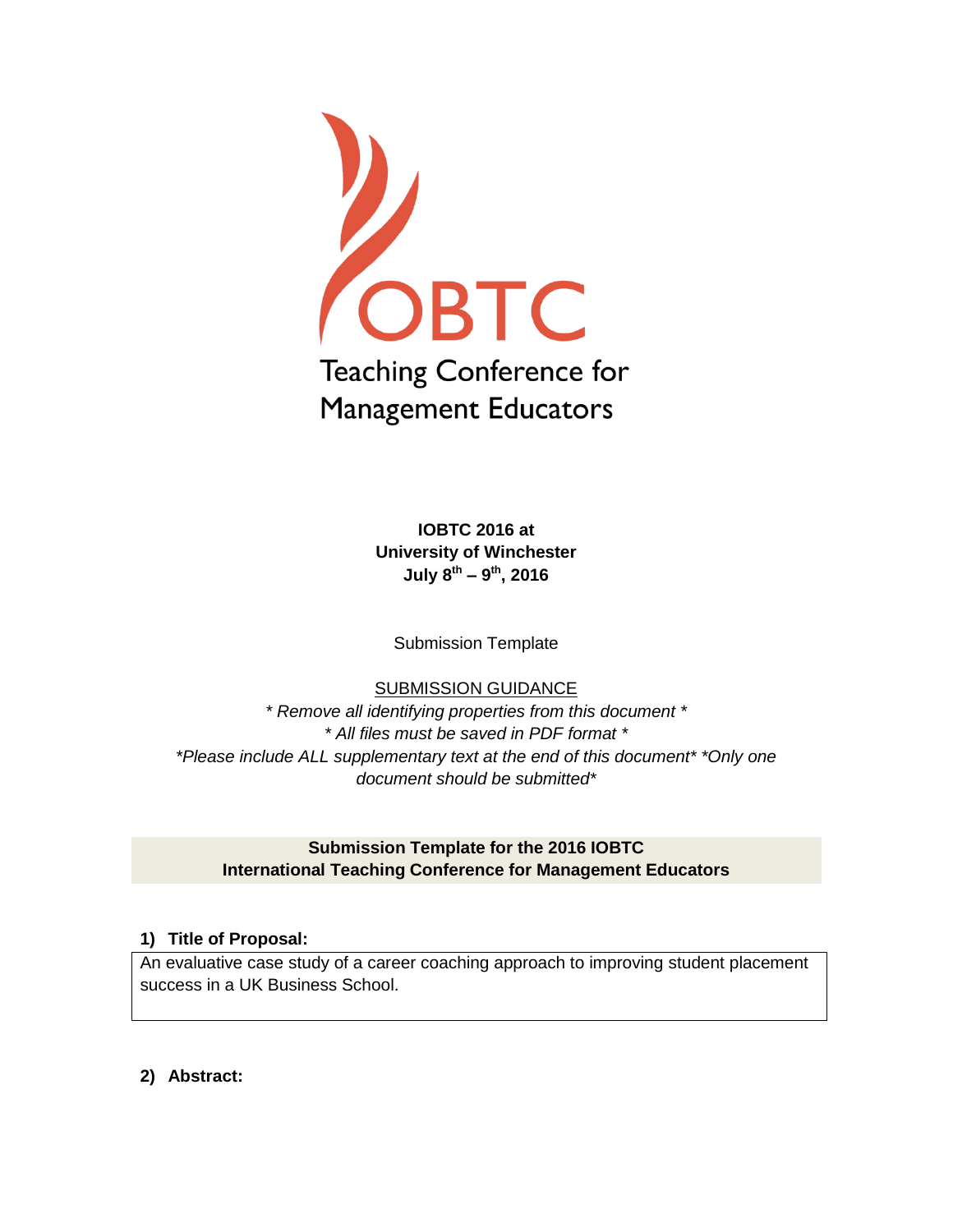*Please include a brief session description (not to exceed 100 words).If your proposal is accepted, this description will be printed in the conference program.*

Describes the innovative approach adopted in a UK business school to improve the number of student placements. A module was designed to provide students with the skills to search, apply for and gain a year-long placement as part of a degree 'sandwich' course. A blend of workshops, recorded lectures, online formative feedback exercises and one-to-one career coaching created a tailored, practical approach to skill enhancement.

This session provides the presentation of the adopted methodology the results of the evaluative research, a live demonstration of the coaching approach and a discussion with the audience of ideas for development of the approach.

### **3) Keywords:**

*Use three or four keywords to describe your session.* Placements, career coaching, evaluation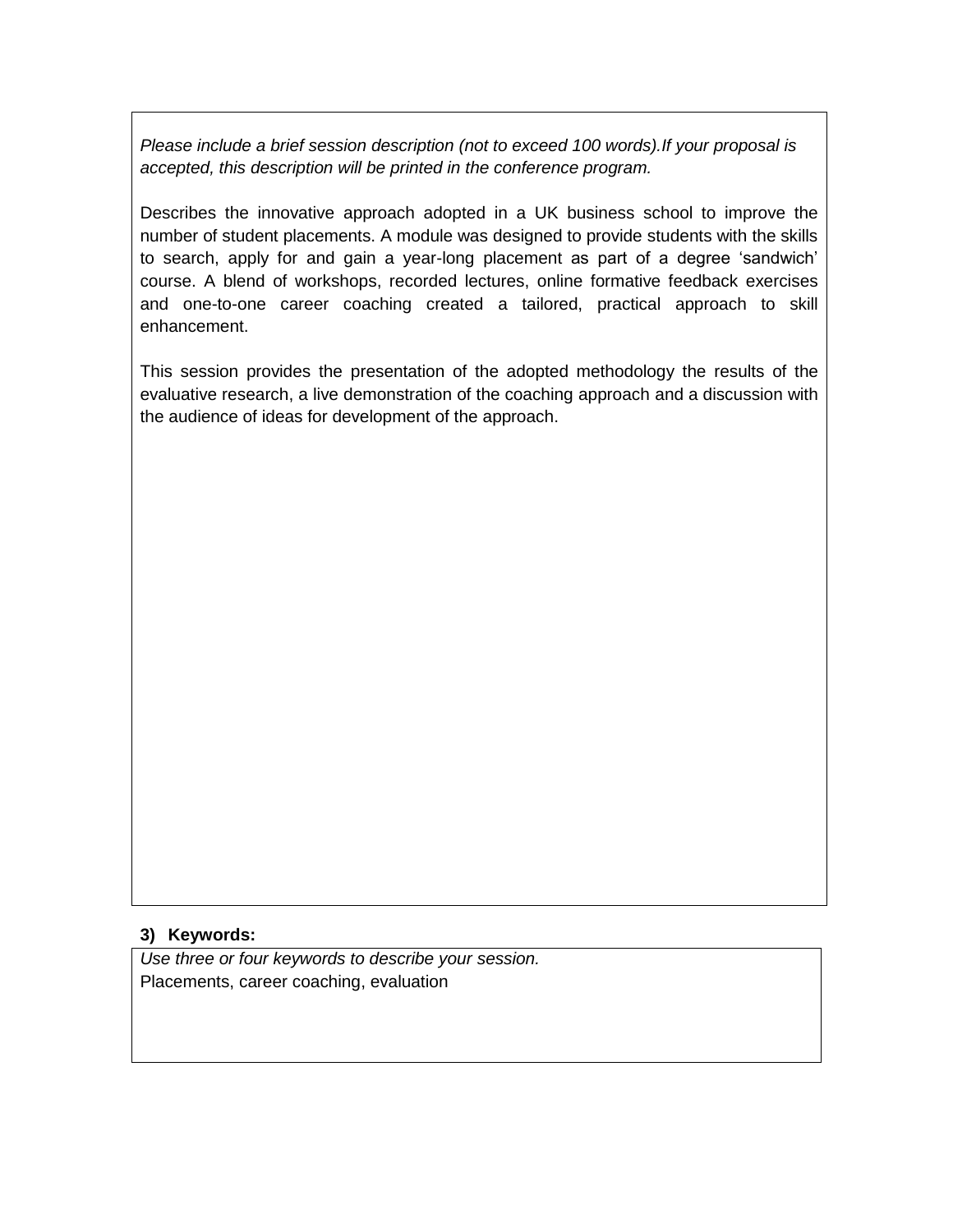## **4) Format**

\_\_ Activity or exercise X General discussion session

## **5) Time Requested:**

\_\_ 20 Minutes X 30 Minutes 60 Minutes

## **6) Planning Details:**

*Does your session have any special requirements for space or materials?* No – PC and projector with MS power point

## **7) Learning Objectives or Goals for the Session:**

*What are 2-4 specific learning outcomes that participants will get from your session?* 

- 1. Understand the methodology involved in an innovative approach to developing employability skills in students and increasing placement success.
- 2. Gain comprehensive evidence of the approach in relation to student satisfaction, engagement, attainment and placement success
- 3. Participate in a collaborative exploration of potential improvements and refinements to the methodology adopted in this module.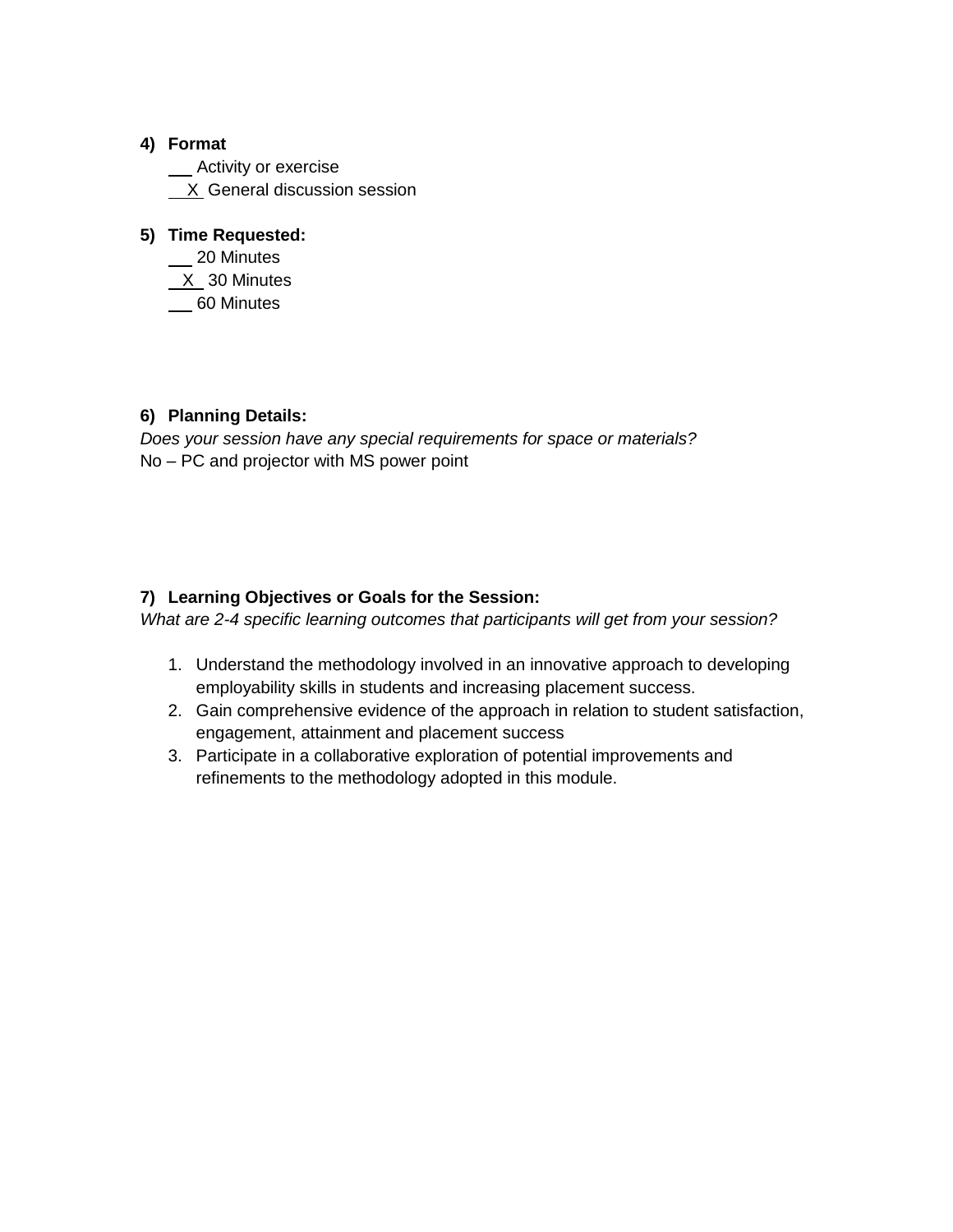## **8) Management or Teaching Topics:**

*Describe what management and/or teaching topics are relevant to your session, and why. Please include theoretical, disciplinary, or theoretical foundations that will help reviewers understand how your ideas fit within the broader field of management.*

Placements have a clear link to improving the development of essential soft-skills and subsequent graduate employability (Andrews & Higginson, 2008; Bennett, Eagle, Mousley, & Ali-Choudhury, 2008; Bowes & Harvey, 2000; Crebert, Bates, Bell, Patrick, & Cragnolini, 2004; Little & Harvey, 2006; Mason, Williams, Cranmer, & Guile, 2003). However, the competitive nature of the placement recruitment process makes it increasingly challenging for students to successfully secure a placement role (Brooks, 2012). A wealth of research exists regarding the benefits of placements in relation to employability however there is very little research regarding interventions that can assist students in increasing their success in securing a placement. Those studies that have provided examples of such support tend to focus on traditional career advice functions such as CV workshops, mock interviews and mock assessment centres (i.e. Maher, 2010; Taylor & Hooley, 2014). This research project provides a case evaluation study that illustrates an innovative approach to supporting students in gaining a work placement. In addition to the traditional careers advice functions, we also provided 'bitesize recorded lectures'; online formative feedback exercises; summative assignments aimed to encourage proactivity and application skills and most importantly, one-to-one career coaching. This research integrates literature on work-based learning, employability skills pedagogy and coaching. The extant literature on workplace coaching has demonstrated its efficacy in generated a range of learning and performance outcomes (Jones, Woods & Guillaume, 2015), this paper illustrates how coaching principles are applied in an academic context with the primary objective of improving success in securing a placement.

### **9) Session Description and Plan:**

*What will you actually do in this session? What activities will you facilitate, how long will they take, and how will participants be involved? Reviewers will be evaluating how well the time request matches the activities you'd like to do, and the extent you can reasonably accomplish the session's goals. Reviewers will also be looking for how you are engaging the participants in the session. Include a timeline for your session.*

20 minute presentation of the methodology and evaluation results to include a brief realtime demonstration of the coaching approach employed in the module.

10 minute question and answers and facilitated discussion. Indicative questions that the audience will be asked: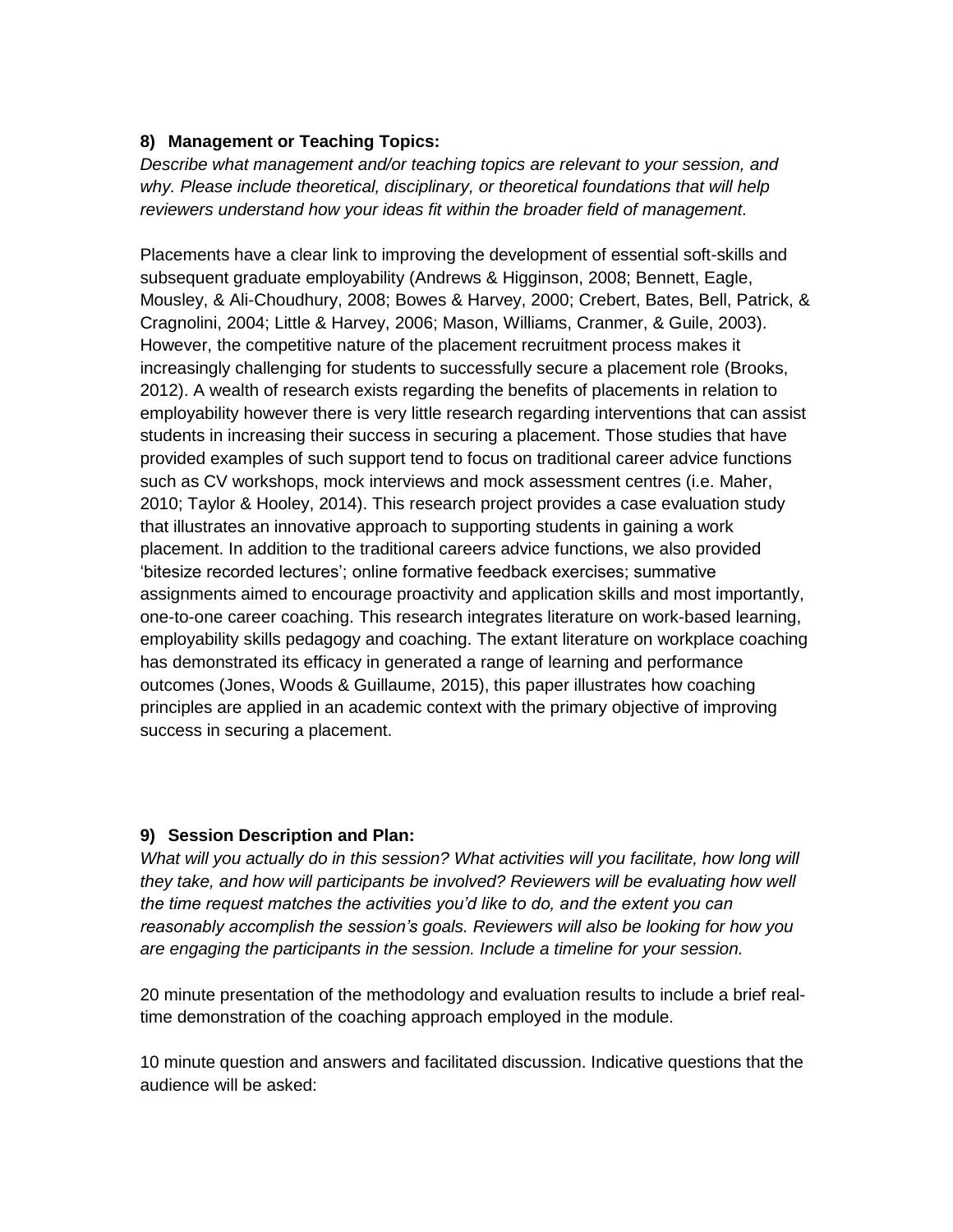- Do any audience members have first-hand experience of techniques or approaches used to improve placement success?
- Have any audience members utilized a 1:2:1 coaching approach with students? What are their reflections of the impact of this approach?
- Have any audience members utilized recorded lectures with their students? What are their observations of the impact and engagement with this format of lecture?
- What is your experience of the factors that influence the success of student placement achievement?

## **10) For Activities and Exercises:**

*Attach any materials needed to run the activity and debriefing questions. Evidence for effectiveness may also be included.*

NA

# **11) Implications for Teaching or for Teachers:**

*What is the contribution of your session?* 

- To provide an evidence-based, innovative approach to engaging students with the development of employability skills required to secure a work placement.
- To provide a specific methodology that can be adopted in order to develop employability skills and improve student placement success
- To provide a forum for a focused discussion on the techniques adopted in our approach and the wider issues in relation to student placement success

## **12) Application to Conference Theme:**

How does your session fit with the overall IOBTC theme of *Elevating Aspirations*?

Our session directly maps onto the theme of 'Elevating aspirations in the wider student experience'. One of the most direct ways that students can engage with the broader local and global community is by participating in a placement year. Evidence has indicated that students who complete a placement year are more likely to effectively apply their learning and engage in critical reflection (Carson & Fisher, 2006), gain a deeper and clearer understanding of theoretical concepts learnt in the classroom and benefited from an enhancement of subsequent studies following the placement year (Andrews & Higson, 2008) in addition to improving their employability prospects upon graduation.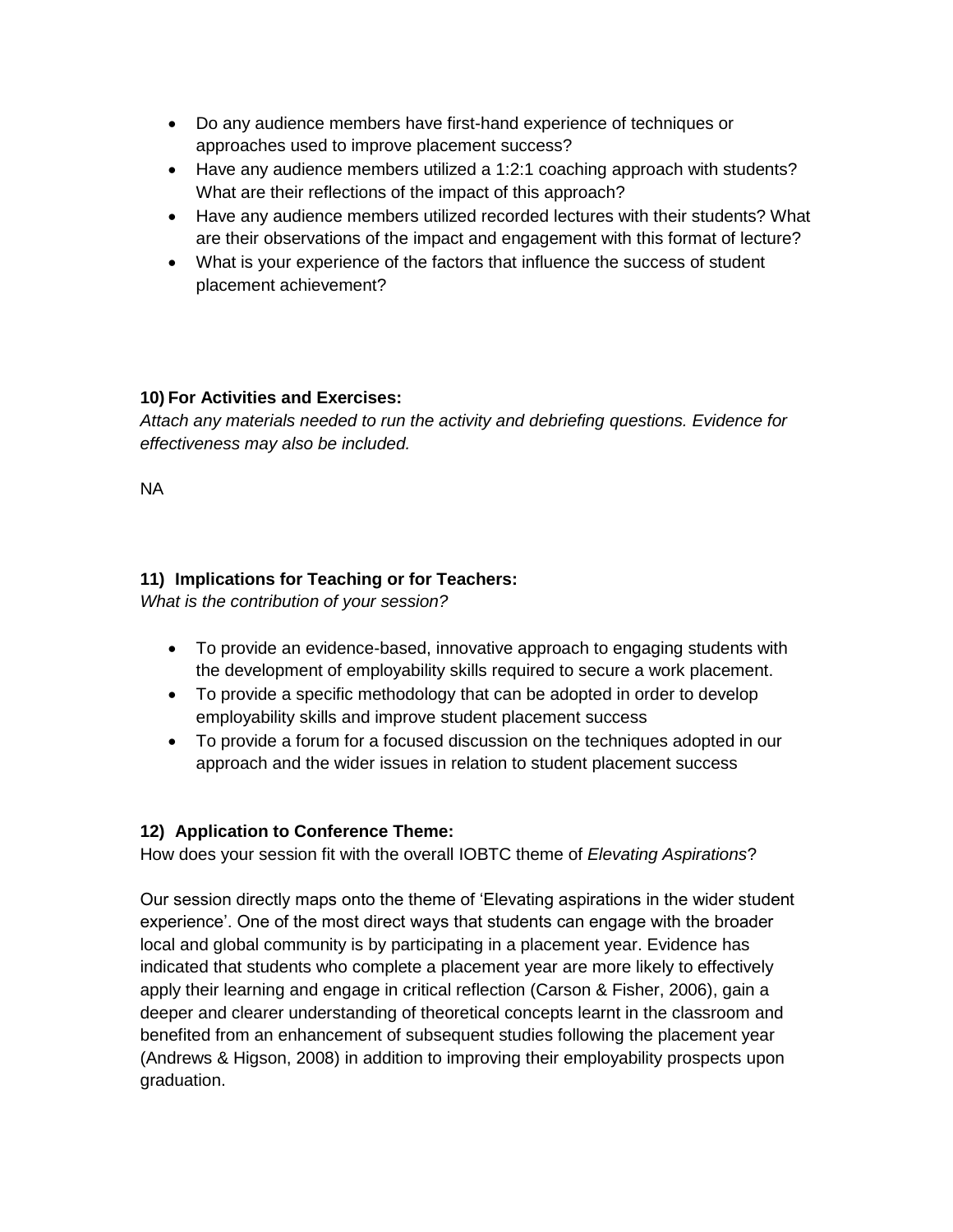### 13) Unique Contribution to IOBTC:

*Have you presented the work in this proposal before? If so, how will it be different? Is this proposal under current review somewhere else? If so, please explain. How will your proposal be different for the IOBTC conference?*

We can confirm that the material presented in this paper has not been presented elsewhere in any format.

14) References and/or Additional Materials:

Andrews, J., & Higson, H. (2008). Graduate employability, 'soft skills' versus 'hard' business knowledge: A European study. *Higher Education in Europe*, 33, 4, 411-422. doi: 10.1080/03797720802522627

Bennett, R., Eagle, L., Mousley, W., & Ali-Choudhury, R. (2008). Reassessing the value of work experience placements in the context of widening participation in higher education. *Journal of Vocational Education and Training,* 60 (2), 105–122. doi:10.1080/13636820802042339

Bowes, L., & Harvey, L. (2000). *The impact of sandwich education on the activities of graduates six months post-graduation.* London: National Centre for Work Experience and the Centre for Research into Quality. Retrieved from http://www.heacademy.ac.uk/resources/detail/employabi lity/employability78

Brooks, R. (2012). *Evaluating the impact of placements on employability. In: Employability, Enterprise and Citizenship in Higher Education Conference* 2012, 27 March 2012, Manchester Metropolitan University. (Unpublished).

Carson, L., & Fisher, K. (2006). Raising the bar on criticality: Students' critical reflection in an internship program. *Journal of Management Education*, 30, 5, 700-723. doi: 10.1177/1052562905284962

Crebert, G., Bates, M., Bell, B., Patrick, C.-J., & Cragnolini, V. (2004). Developing generic skills at university, during work placement and in employment: Graduates' perceptions. *Higher Education Research & Development,* 23, 147–165. doi:10.1080/0729436042000206636

Jones, R. J., Woods, S. A. and Guillaume, Y. R. F. (2015), The effectiveness of workplace coaching: A meta-analysis of learning and performance outcomes from coaching. *Journal of Occupational and Organizational Psychology*. doi: 10.1111/joop.12119